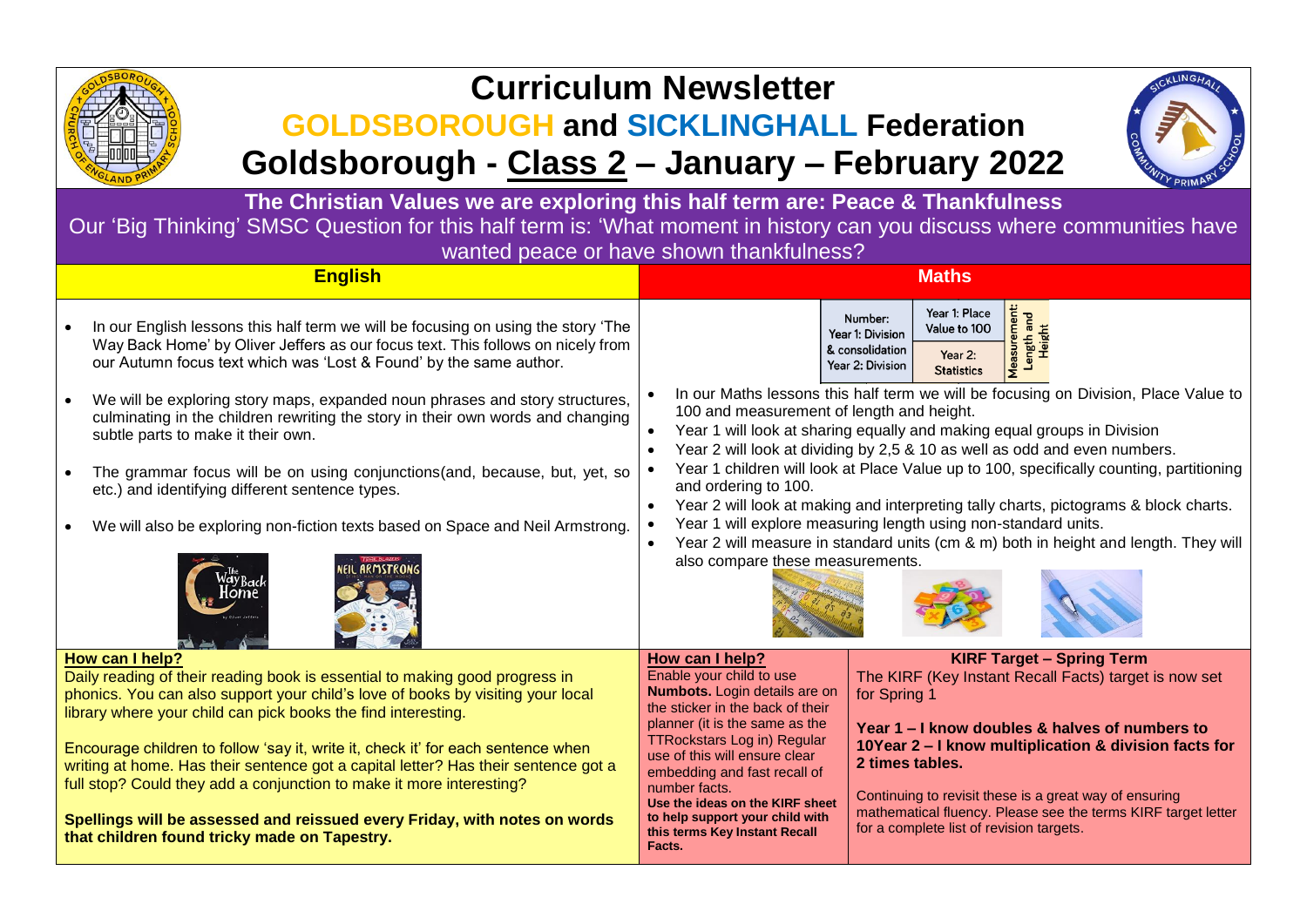| Curriculum: Key Skills, Knowledge and Enrichment                                                                                                |                                                                                             |                                                                                                                                                              |  |  |
|-------------------------------------------------------------------------------------------------------------------------------------------------|---------------------------------------------------------------------------------------------|--------------------------------------------------------------------------------------------------------------------------------------------------------------|--|--|
| <b>Topic – History</b>                                                                                                                          | <b>Science</b>                                                                              | P.E.                                                                                                                                                         |  |  |
| <b>Our focus is:</b> Space - First moon landing                                                                                                 | <b>Our focus is: Plants</b>                                                                 | <b>Our focus is: Gymnastics &amp; Dance</b>                                                                                                                  |  |  |
| Over the course of this term, we will be:                                                                                                       | Skills / knowledge to be developed:<br>*Scientific Knowledge                                | Skills / knowledge to be developed:<br>Pupils will develop fundamental movement skills,                                                                      |  |  |
| Skills / Knowledge to be developed:<br>*Chronological Understanding<br>*Knowledge & understanding of events, people and changes in the<br>past. | *Working Scientifically<br>Year 1 pupils will identify and<br>name a variety of common wild | become increasingly competent and confident and<br>access a broad range of opportunities to extend th<br>agility, balance and coordination, individually and |  |  |
| *Historical interpretation<br>*Historical Enguiry                                                                                               | and garden plants, including deciduous and evergreen                                        | others.                                                                                                                                                      |  |  |

Year 1 pupils will learn about chronological order and sequencing the events of the first moon landing. They will be introduced to Neil Armstrong and will be able to recall facts about him. Pupils will continue to develop their abilities to organise and communicate their historical knowledge through discussion, writing and drawing.

Year 2 pupils learn how to sequence the events of the first moon landing in chronological order using a scale. They will be introduced to Neil Armstrong and will extend their abilities to use a variety of sources to describe the past and answer questions about him.

**Greater Depth Challenges:** Pupils can use their Historical Enquiry skills to explore the development of space travel through the years. Extending their questioning & answering skills.

**Applied through:**

History / English /Art / Computing / Debate



**How can I help?** With your child visit <https://www.nasa.gov/kidsclub/index.html>



trees. 



Year 2 pupils will Observe and describe how seeds and bulbs grow into mature plants. Find out and describe how plants need water, light and a suitable temperature to grow and stay healthy. 

Together the children will look at using practical resources provided to gather evidence to answer questions generated by themselves & the teacher. They carry out: tests to classify; comparative tests; pattern seeking enquiries; and make observations over time. The children will record their observations e.g. using photographs, videos, drawings, labelled diagrams or in writing. 

### **Greater Depth Challenges:**

The emphasis is on proving and explaining why. For example, explaining the concept of plants need for sunlight, water & nutrients

#### **Applied through:**

Science lessons. Discussing, understanding and explaining the concepts in detail.

## **How can I help?** Discuss the importance of sunlight, water & nutrients for the growth of plants & trees. Look at naming different plants & trees when out on nature walks together or ways of finding out if you don't know them.

Try growing something simple at home like cress.

become increasing the tre tunities to extend their on, individually and with

In dance the children will be exploring ways of travelling and movement through dance using simple movement patterns. They will perform simple choreographed dances to others.

**Greater Depth Challenges:** Pupils will be able increase the elements in their dance routines.

### **Applied through:**

PE / Games. Children will develop their techniques for movement and combine movements to make sequences.



# **How can I help?**

.

Please ensure that children have both an outdoor and indoor kit in school (including trainers) **for the whole week** as other indoor and outdoor sessions might take place at alternative times.

Please make sure the children have warm clothes for outdoor PE as we will always endeavour to be outside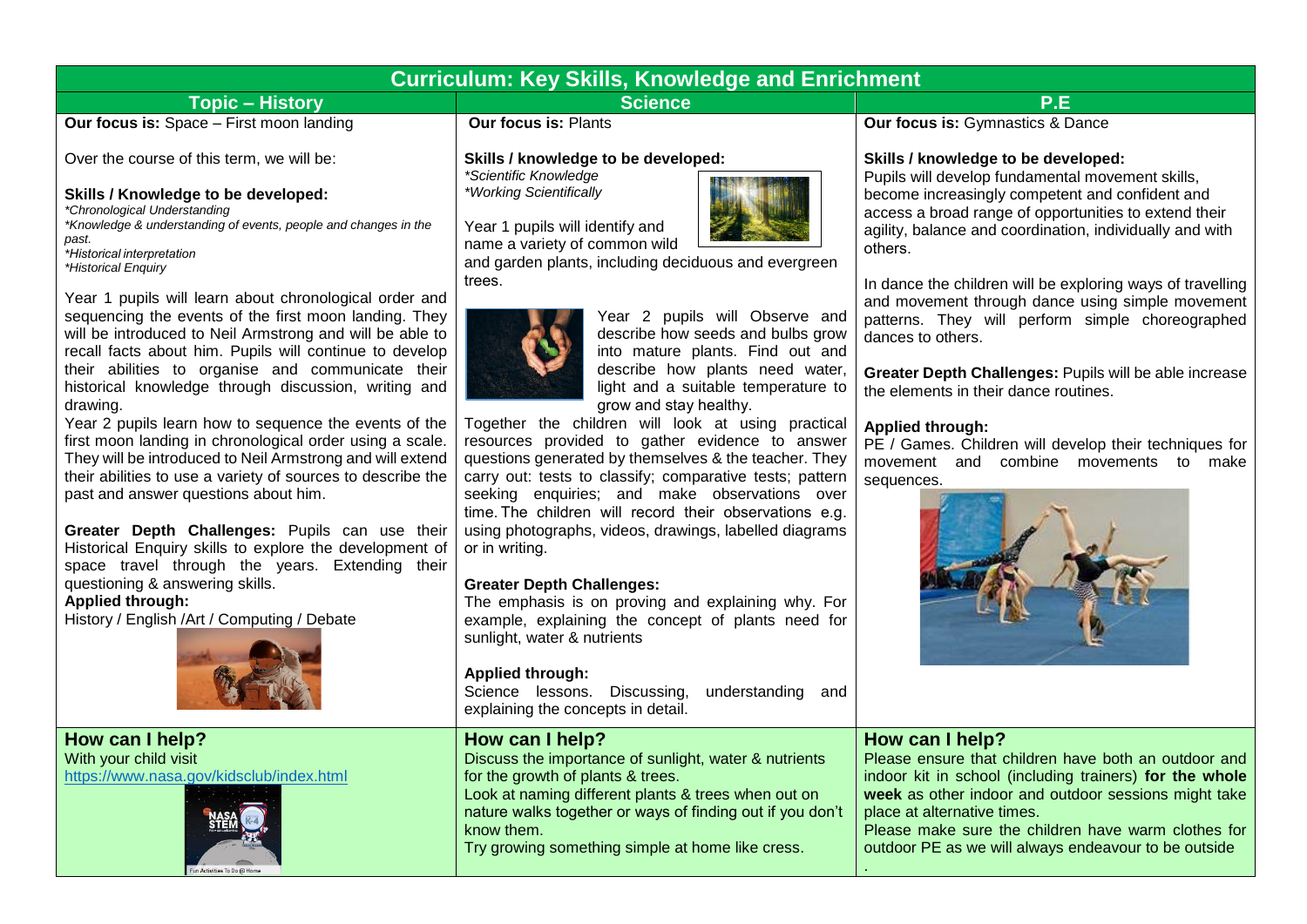| <b>Curriculum: Key Skills, Knowledge and Enrichment</b>                                                                                                                                                                                                                                                                                                                                                                                                                                                                                                                                                                                                         |                                                                                                                                                                                                                                                                                                                                                                                                                                                                                                                                                                                                                          |                                                                                                                                                                                                                                                                                                                                                                                                                                                                                                                                                                                                                                                                                                            |                                                                                                                                                                                                                                                                                                                                                                                                                                                                                                                                                                                                                                                                                                                                                                                                                                                                                     |
|-----------------------------------------------------------------------------------------------------------------------------------------------------------------------------------------------------------------------------------------------------------------------------------------------------------------------------------------------------------------------------------------------------------------------------------------------------------------------------------------------------------------------------------------------------------------------------------------------------------------------------------------------------------------|--------------------------------------------------------------------------------------------------------------------------------------------------------------------------------------------------------------------------------------------------------------------------------------------------------------------------------------------------------------------------------------------------------------------------------------------------------------------------------------------------------------------------------------------------------------------------------------------------------------------------|------------------------------------------------------------------------------------------------------------------------------------------------------------------------------------------------------------------------------------------------------------------------------------------------------------------------------------------------------------------------------------------------------------------------------------------------------------------------------------------------------------------------------------------------------------------------------------------------------------------------------------------------------------------------------------------------------------|-------------------------------------------------------------------------------------------------------------------------------------------------------------------------------------------------------------------------------------------------------------------------------------------------------------------------------------------------------------------------------------------------------------------------------------------------------------------------------------------------------------------------------------------------------------------------------------------------------------------------------------------------------------------------------------------------------------------------------------------------------------------------------------------------------------------------------------------------------------------------------------|
| <b>French</b>                                                                                                                                                                                                                                                                                                                                                                                                                                                                                                                                                                                                                                                   | <b>Music</b>                                                                                                                                                                                                                                                                                                                                                                                                                                                                                                                                                                                                             | <b>PSHE / Wellbeing</b>                                                                                                                                                                                                                                                                                                                                                                                                                                                                                                                                                                                                                                                                                    | <b>R.E.</b>                                                                                                                                                                                                                                                                                                                                                                                                                                                                                                                                                                                                                                                                                                                                                                                                                                                                         |
| Our focus is: Register/greetings<br><b>Classroom instructions</b><br><b>Y1</b><br>play with French vowel sounds through<br>songs and games<br>e.g. oi, u<br>Y <sub>2</sub><br>play with French sounds through songs<br>and games, including 'tricky'<br>consonants<br>e.g. j, y<br>Skills / knowledge to be developed:<br>Respond to a range of songs and rhymes,<br>following the written words.<br>Recognise and respond to simple class<br>instructions eg) sit down - assieds-toi<br>Line up - file d'attente<br><b>Applied through:</b><br>Answering the register on a morning in<br>French, singing songs in French and<br>following simple instructions. | Our focus is: I Wanna Play In A Band<br>by Joanna Mangona - a Rock song for<br>children.<br>Skills / knowledge to be developed:<br>Listen and Appraise<br><b>Musical Activities</b><br>Perform the Song<br><b>Applied through:</b><br>*Musical Games: Find the pulse, Listen<br>to the rhythm and clap back, Listen and<br>sing back with added vocal warm-ups<br>*Play Instruments with the Song: With or<br>Without Notation: The notes you will be<br>using on glockenspiel are: Easy part - D<br>and C Medium part - G, F and C<br>*Compose with the Song: Using your<br>instruments<br>*Performing the Compositions | Our focus is: Identity, Society and<br><b>Equality</b><br>Skills / knowledge to be developed:<br>The children learn about roles and<br>responsibilities at home and school as<br>well as learn about being co-operative<br>with others. Children will also learn about<br>solving problems that might arise with<br>friendships.<br>The children will learn to play a full part in<br>the life of our classroom and use their<br>skills & knowledge to positively impact<br>friendships in the classroom and the<br>wider school.<br>Greater Depth Challenge: Be able to<br>action some ways to improve our roles &<br>responsibilities.<br>Applied through: Discussion / Circle<br>time/debate/Relax Kids | Our focus is:<br><b>Mixed Religions: Which times are</b><br>special and why? (New Year, Chinese<br>New Year, Easter)<br><b>ISLAM: What can we learn from</b><br><b>Sacred books? (Muslims)</b><br>Skills / knowledge to be developed:<br>Children will talk about some of the<br>stories that are used in religion and why<br>people still read them.<br>They will recognise some ways in which<br>Christians, Muslims and Jewish people<br>treat their sacred books<br>Children will re-tell stories from the<br>Christian Bible and stories from another<br>faith (ISLAM); suggest the meaning of<br>these stories, as well as ask and suggest<br>answers to questions arising from<br>stories.<br>Greater Depth Challenge: Pupils are<br>able to debate and discuss different<br>possibilities to questions posed.<br><b>Applied through:</b><br>Lessons, discussion and debate. |
| How can I help?                                                                                                                                                                                                                                                                                                                                                                                                                                                                                                                                                                                                                                                 | How can I help?                                                                                                                                                                                                                                                                                                                                                                                                                                                                                                                                                                                                          | How can I help?                                                                                                                                                                                                                                                                                                                                                                                                                                                                                                                                                                                                                                                                                            | How can I help?                                                                                                                                                                                                                                                                                                                                                                                                                                                                                                                                                                                                                                                                                                                                                                                                                                                                     |
| Listen to familiar nursery rhymes<br><b>Twinkle Twinkle Little Star   French</b><br>Nursery Rhyme + 80min of kids songs -<br>YouTube                                                                                                                                                                                                                                                                                                                                                                                                                                                                                                                            | Words children need to know:<br>Keyboard, bass, guitar, percussion,<br>trumpets, saxophone, pulse, rhythm,<br>pitch, perform, audience, rap, improvise,<br>dynamics, tempo                                                                                                                                                                                                                                                                                                                                                                                                                                               | Talk with your child and explore<br>resources such as:<br>https://www.youtube.com/watch?v=J85J<br>T6c1LYU<br>which looks at conflict resolution.                                                                                                                                                                                                                                                                                                                                                                                                                                                                                                                                                           | Look at special celebrations from other<br>cultures.<br>Explore websites such as:<br>https://kids.kiddle.co/lslam                                                                                                                                                                                                                                                                                                                                                                                                                                                                                                                                                                                                                                                                                                                                                                   |